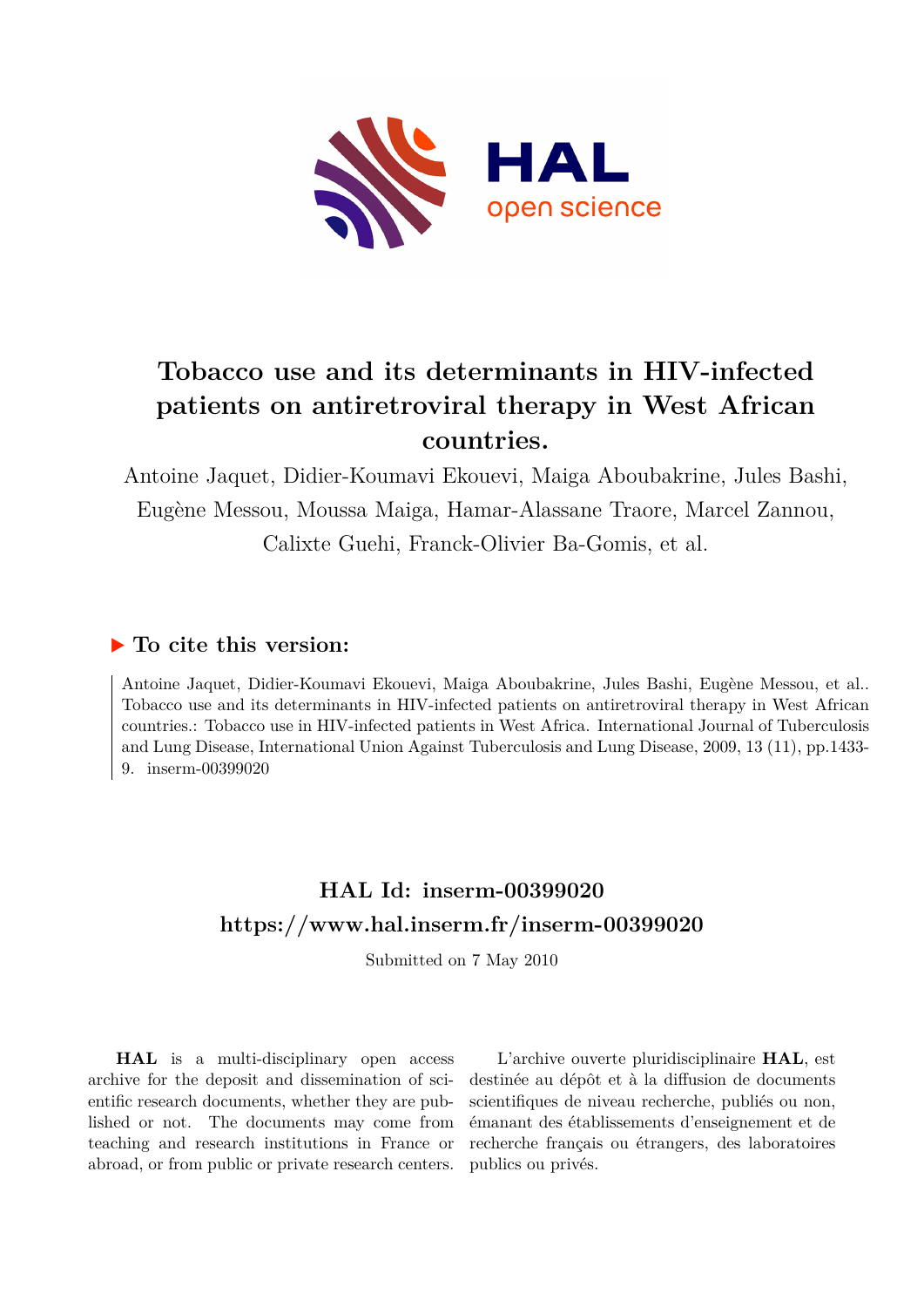# *Tobacco use and its determinants in HIV-infected patients on antiretroviral therapy in West African countries*

Antoine Jaquet <sup>1</sup> \*, Didier-Koumavi Ekouevi <sup>12</sup>, Maiga Aboubakrine <sup>3</sup>, Jules Bashi <sup>4</sup>, Eugène Messou <sup>5</sup>, Moussa Maiga <sup>3</sup>, Hamar-Alassane Traore <sup>6</sup>, Marcel Zannou <sup>4</sup>, Calixte Guehi <sup>7</sup>, Franck-Olivier Ba-Gomis <sup>8</sup>, Albert Minga <sup>9</sup>, Gérard Allou <sup>2</sup>, **Serge-Paul Eholie** <sup>10</sup> **, Francois Dabis** <sup>1</sup> **, Emmanuel Bissagnene** <sup>10</sup> **, Annie-Jeanne Sasco** <sup>1</sup>

<sup>*I*</sup> Centre épidémiologie et biostatistique INSERM : U897 , Université Victor Segalen - Bordeaux II , FR

*Programme PAC-CI 2 CHU de Treichville , Abidjan,CI*

*Service d H pato-Gastro-Ent rologie 3*  ' é é *H*ô*pital Gabriel Tour*é *, Bamako,ML*

<sup>4</sup> Centre de Prise en Charge des Personnes vivant avec le VIH CHNU, Cotonou, BJ

*Centre de Prise en Charge de Recherches et de Formation 5 ACONDA-CePReF, Adultes , Abidjan,CI*

*Centre de Prise en Charge des Personnes vivant avec le VIH 6 H*ô*pital du point G , Bamako,ML*

*Unit de Soins Ambulatoires et de Conseil 7* <sup>é</sup> *(USAC) , Abidjan,CI*

*Centre Int gr de Recherche Bioclinique d Abidjan 8* <sup>é</sup> <sup>é</sup> ' *(CIRBA) , Abidjan,CI*

*Centre M dical de Suivi de Donneurs de Sang 9* <sup>é</sup> *CNTS/PRIMO-CI , Abidjan,CI*

*SMIT, Service de Maladies Infectieuses et Tropicales 10 H*ô*pital de Treichville , Abidjan,CI*

\* Correspondence should be adressed to: Antoine Jaquet <antoine.jaquet@isped.u-bordeaux2.fr >

## **Abstract INTRODUCTION**

**Tobacco smoking is common in HIV-infected patients from industrialized countries. In West Africa, few data exist concerning tobacco consumption.**

## **METHODS**

**A cross-sectional survey was conducted within the International epidemiological Database to Evaluate AIDS (IeDEA) network in West Africa. Health workers administered to patients receiving antiretroviral treatment a questionnaire assessing tobacco and cannabis consumption. Regular smokers were defined as present smokers who smoked >1 cigarette per day for** ≥**1 year.**

## **RESULTS**

**Overall, 2920 patients were enrolled in three countries. The prevalence of ever smokers and present smokers were 46.2**% **(95**% **CI 42.8** –**49.5) and 15.6**% **(95**% **CI 13.2**–**18.0) in men and 3.7**% **(95**% **CI 2.9**–**4.5) and 0.6**% **(95**% **CI 0.3**–**0.9) in women, respectively. Regular smoking was associated being from C**ô**te d**'**Ivoire or Mali compared to Benin (OR 4.6; 95**% **CI 2.9**–**7.3 and 7.7; 95**% **CI 4.4**–**13.6), a severely impaired immunological status at HAART initiation (OR 1.5; 95**% **CI 1.1**–**2.2) and a history of tuberculosis (OR 1.8; 95**% **CI 1.1**–**3.0).**

## **CONCLUSION**

**Marked differences of smoking prevalence exist between these West African countries. This survey approach also provides evidences concerning the association between cigarette smoking and tuberculosis in HIV-infected patients, a major public health issue in this part of the world.**

**MESH Keywords** Adult ; Anti-Retroviral Agents ; therapeutic use ; Antiretroviral Therapy, Highly Active ; Benin ; epidemiology ; Cote d'Ivoire ; epidemiology ; Cross-Sectional Studies ; Databases as Topic ; Female ; HIV Infections ; drug therapy ; epidemiology ; Humans ; Logistic Models ; Male ; Mali ; epidemiology ; Marijuana Smoking ; epidemiology ; Middle Aged ; Odds Ratio ; Prevalence ; Questionnaires ; Smoking ; epidemiology ; Tuberculosis ; epidemiology

## **INTRODUCTION**

Since the introduction of Highly Active Antiretroviral therapy (HAART), the pattern of AIDS-defining and non-AIDS defining disease conditions has evolved. Chronic manifestations such as cancers or cardiovascular diseases are becoming an emerging problem among HIV-infected persons in industrialized countries [1 ]. Questions have been raised concerning the relative contribution of well characterized risk factors of non-AIDS related cancers such as tobacco consumption. Indeed, the prevalence of smoked tobacco has been shown to be particularly high in HIV-infected patients living in industrialized countries, ranging from 40% to 70% according to studies from European and North American HIV-infected cohorts [2 –5 ], and two to three times higher than in the corresponding general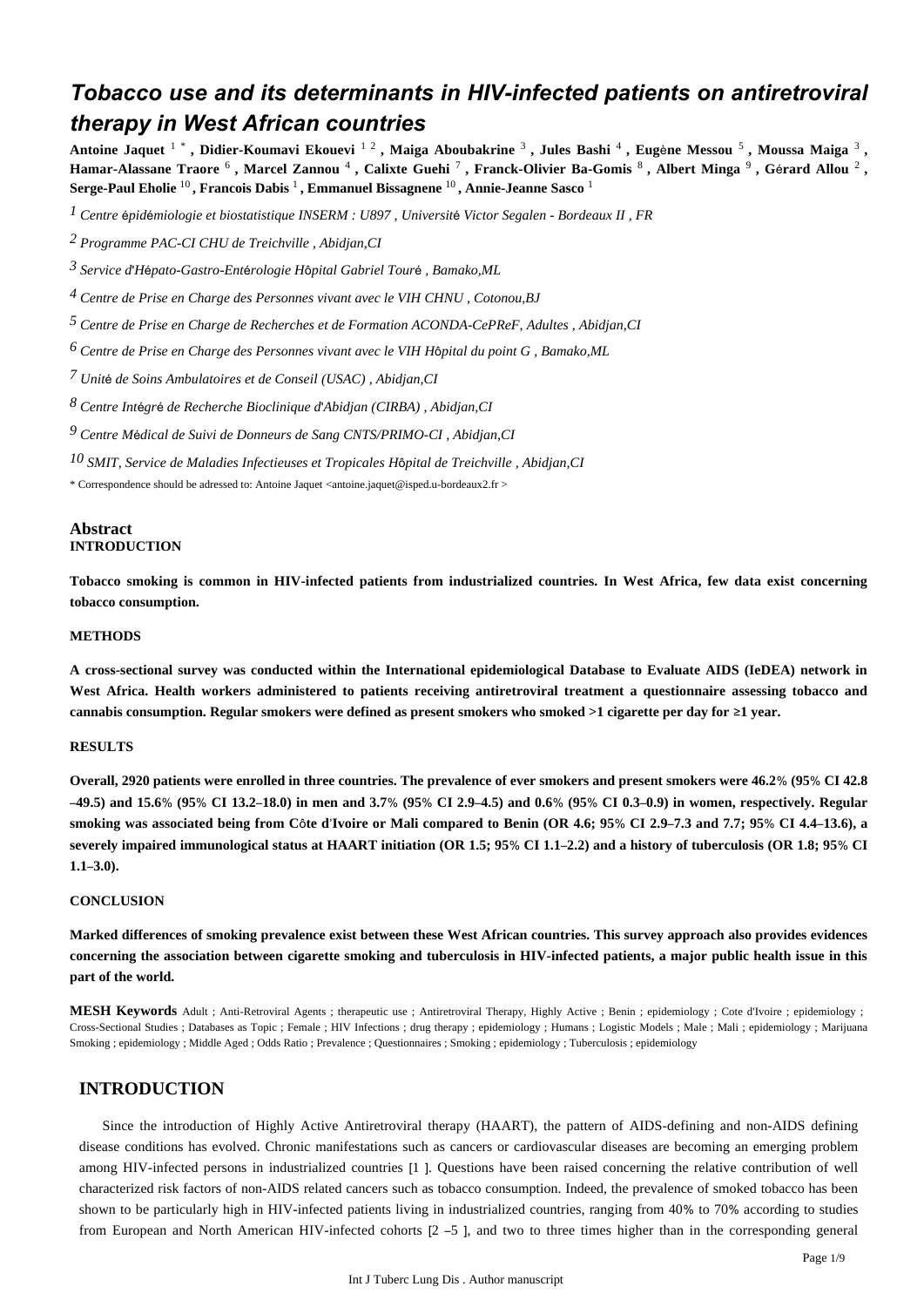population [2 , 6 , 7 ]. In sub-Saharan Africa, few data exist concerning tobacco consumption particularly in West African countries. Since this well known cancer risk factor is a growing problem in this part of the world and is amenable to prevention strategies, there is a particular need to document its current level in this specific population. We thus aimed at estimating the prevalence of tobacco and cannabis consumption among West African HIV-infected subjects treated with HAART.

## **METHODS**

#### **Study population**

This cross-sectional survey was conducted within the International epidemiological Database to Evaluate AIDS (IeDEA) network ( http://www.iedea-hiv.org ). By collecting and harmonizing data from multiple HIV/AIDS cohorts from industrialized and resource-limited countries, this initiative aims to address unique and evolving research questions in the field of HIV/AIDS care and treatment. In the West African region, this collaboration was initiated in July 2006 and currently involves 14 adult HIV/AIDS clinics spread over eight countries: Benin, Burkina-Faso, Côte d'Ivoire, Gambia, Ghana, Mali, Nigeria and Senegal (http://www.iedeawestafrica.org ). Of these countries, three of them volunteered and had the logistic capacity to perform such a survey in a total of eight HIV treatment centers. The study population was assembled by enrolling consecutively all HIV-infected patients on treatment attending for consultation at the participating HIV clinics during a four-week period. For clinics that were unable to guarantee the exhaustivity in the enrollment procedure, patients were randomly selected. Systematic sampling, a form of one-stage cluster sampling, was used. Social health workers in charge of inclusions selected every n<sup>th</sup> HIV-infected patient on HAART (depending on the monthly number of attendees) after randomly selecting the first patient through n<sup>th</sup> statistical elements as the starting point.

Patients included fulfilled the following criteria: HIV-1 or HIV-2 or HIV1+2 infected, on HAART defined as receiving three antiretroviral drugs for a minimum of one month, aged 18 or more and willing to participate to the survey.

#### **Study procedures**

Especially trained social health workers, administered during face-to-face interviews a standardized form assessing socio-demographic characteristics, tobacco and cannabis consumption. Data collected during these interviews were secondarily linked with the IeDEA clinical database, using the identification number attributed to each patient, in order to dispose of additional information that could not be collected during the interviews. This linkage allowed the use of baseline and follow-up clinical and biological data such as CD4 cell count and duration of HAART. A written informed consent was obtained from all study participants. This study was approved by national ethic committees from Côte d'Ivoire, Mali and Benin.

## **Measures**

Questions related to present and past tobacco and cannabis consumption were assessed with a standardized questionnaire adapted from several forms previously used in epidemiological studies conducted in Africa [8, 9]. Regular smokers were defined as present smokers who smoked at least one cigarette per day for one year or more in accordance to the World Health Organization definition (WHO) [10 ].

#### **Statistical analysis**

Analyses were first conducted to compare tobacco consumption characteristics according to countries using Pearson's  $\chi^2$  test or Fisher' s exact test when appropriate for qualitative variables and t-test or Kruskall-Wallis test for quantitative variables. A logistic regression model was used for univariate and multivariate analyses of the determinants of smoking consumption. A stepwise descending procedure was applied to select variables that were significantly associated, using a P-value threshold of 0.20. Variables that were also identified in the literature as related to smoking tobacco were systematically included in the model. Proportion and Odds Ratio (OR) estimates were reported with their 95% Confidence Interval (95% CI). All statistical analyses were performed using SAS software, 9.1 (SAS Institute Inc, NC, USA).

## **RESULTS**

#### **General characteristics**

A total of 2920 HAART-treated patients (1838 from five clinics in Côte d'Ivoire, 486 from one clinic in Benin and 596 from two clinics in Mali) were included in the present study. The male to female ratio from our study sample (0.41:1) did not differ significantly from the remaining 2380 HAART-treated HIV-infected patients seen in the participating clinical centers during the same study period and that could not be interviewed  $(0.42:1)$  (P=0.93).

The median age of these 2920 patients was 38 years (interquartile range [IQR] 32–45 years) and the median duration on HAART was 3 years (IQR 1–4 years). The median CD4 count at HAART initiation was  $162$  cells/mm<sup>3</sup> (IQR 76–245). The place of living was essentially urban for 90.8% of patients, 9.8% living in a rural area.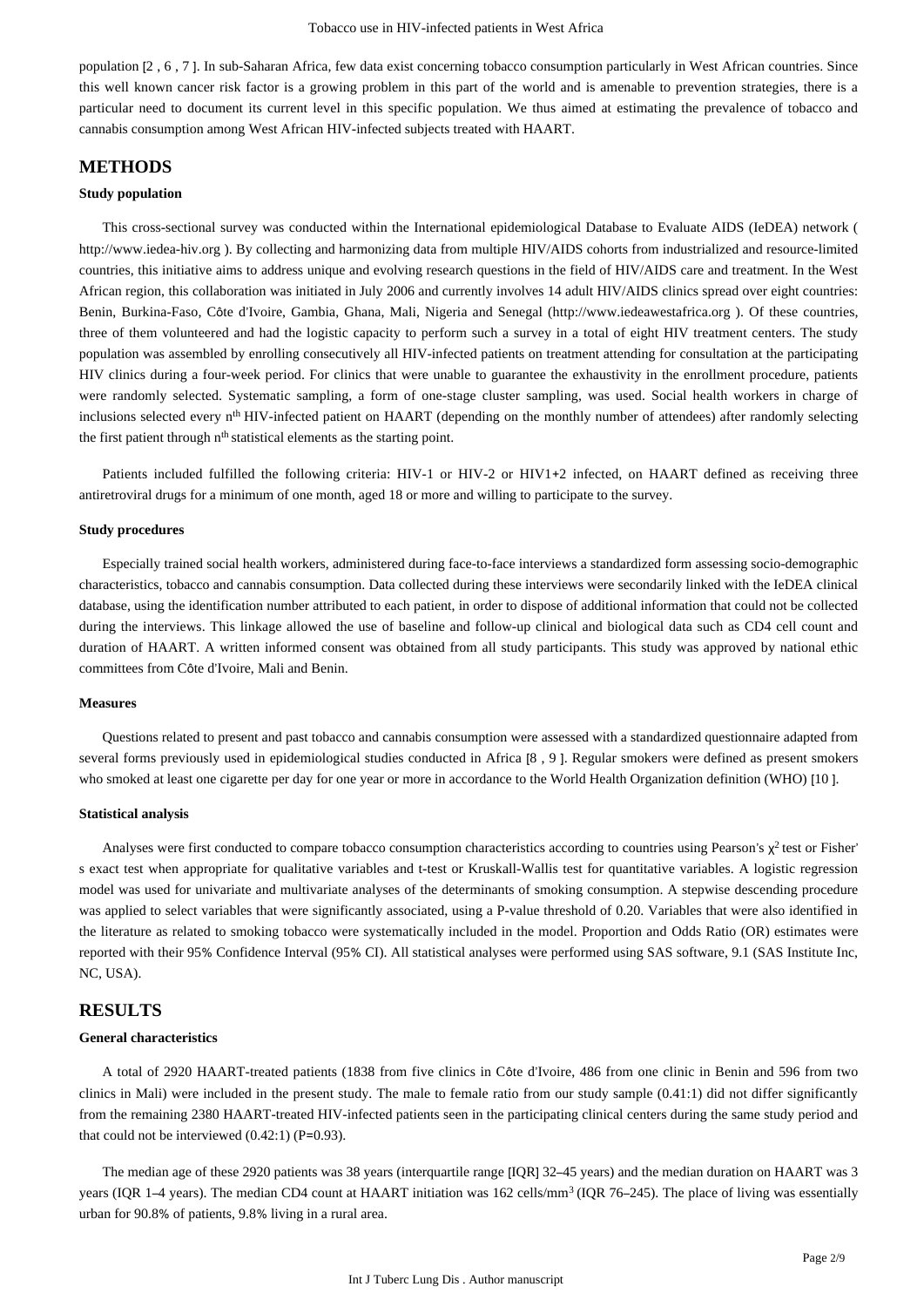#### **Smoking prevalence**

Among the 2920 enrolled patients, the prevalence of present or past history and regular smoking consumption was 46.2% (95% CI 42.8–49.5) and 15.6% (95% CI 13.2–18.0) in men and 3.7% (95% CI 2.9–4.5) and 0.6% (95% CI 0.3–0.9) in women, respectively. In men, the prevalence of regular smokers in Mali (29.7% (95% CI 22.9–36.5)) was twice higher than in Côte d'Ivoire (14.2% (95% CI 11.2–17.2)) and 10 times higher than in Benin (2.9% (95% CI 0.4–5.4%)) (figure 1 ). Irrespective of the country, the prevalence of women who smoked regularly was low, ranging from 0% in Benin to 1.4% (95% CI 0.3–2.6) in Mali.

#### **Characteristics of smoking consumption**

Exposed patients stating a present or former smoking consumption declared smoking a median number of 8 cigarettes per day, with a significant difference according to country. Malian smokers declared a median number of 10 cigarettes per day while smokers from Benin declared a median number of three cigarettes per day (p<0.0001). The proportion of women who declared a present or past history of smoking was significantly higher in Côte d'Ivoire compared to Benin or Mali (p=0.03). Almost all smokers declared buying manufactured and filtered cigarettes (table 1 ).

#### **Factors associated with tobacco smoking**

Being a man, reporting alcohol use during the past year and being from Mali or Côte d'Ivoire compared to Benin were the main determinants of having a present or past history of regular tobacco smoking. Patients stating being single, widowed or divorced and older patients were also more likely to be regular smokers compared to married or cohabitants and younger patients. Patients with a severely impaired immunological status at HAART initiation and patients with a known history of tuberculosis were also more likely to have a present or past history of regular smoking (table 2 ).

#### **Cannabis consumption**

Overall, the prevalence of present or past cannabis use was 1.7% (95% CI 1.3–2.2). This consumption, illicit in the three countries surveyed, was significantly more frequently reported by men (5%) compared to women (0.4%) (p<0.0001). The proportions of present or past cannabis consumers were 1.8% in Côte d'Ivoire, 1.7% in Mali and 1.5 % in Benin (p=0.82).

## **DISCUSSION**

#### **Smoking prevalence**

The main finding of this survey is the country variability in the prevalence of smokers among this HIV-infected population. Smoking prevalence in HIV-infected patients from Mali was two-times higher than in Côte d'Ivoire and 10-times higher than in Benin and close to the estimates reported in industrialized countries. Little is known about smoking consumption in the general population from West African countries, especially French-speaking ones. In its third edition, "the tobacco Atlas" reports tobacco smoking prevalence estimates according to countries [11 ]. In Côte d'Ivoire, smoking prevalence estimates according to gender were 11.2% in men and 0.7% in women. A report from Koffi et al conducted in 180 patients recruited from the three teaching hospitals of Abidjan, Côte d'Ivoire found an overall prevalence of present or past smoking and present smoking of 31.7% and 16.1%, respectively [12 ]. A recent report published by Sodjinou et al assessed the prevalence of cardio-metabolic risk factors and their association with socio-economic factors in a randomly selected population of 200 adults in Cotonou, Benin. The estimate prevalence of present or past smoking and present smoking were 17% and 5% in men and 1% and 0% in women, respectively [13 ]. These previous findings from the adult population of Côte d'Ivoire and Benin, irrespective of their HIV status, suggest that smoking prevalence is quite comparable between HIV-infected and HIV-uninfected persons. In Mali, the current smoking prevalence estimate in the general adult population is 14% in men and 0.6% in women according to the tobacco atlas [11 ]. These results are about twice lower than the estimated prevalence in our survey suggesting a potential association between smoking and HIV status.

While the few available results from the international studies on smoking prevalence in the general population place sub-Saharan Africa and particularly West African countries at a relatively low level of smoking consumption [14 ], our study highlights that smoking habits in HIV-infected patients and probably in the general population are not homogenous in this part of the world. We thus make a plea for extending those prevalence studies in other HIV-infected populations as well as in non HIV-infected populations from African countries.

Tobacco consumption in HIV/AIDS patients from industrialized countries has been shown to be elevated and higher than in the general population with approximately half of patients being regular smokers. This high frequency of cigarettes smoking is at least partly related to the presence of a specific subpopulation of multidrug users which have a particularly high rate of smoking [2 ]. The lower prevalence of smokers found in HIV-infected cohorts from West African countries could be partly explained by the fact that this population does not share the same addiction characteristics. However, the proportion of smokers in HIV-infected patients from West Africa might grow in the coming years. Recent reports emphasized that tobacco industries are entering actively the market of low-resource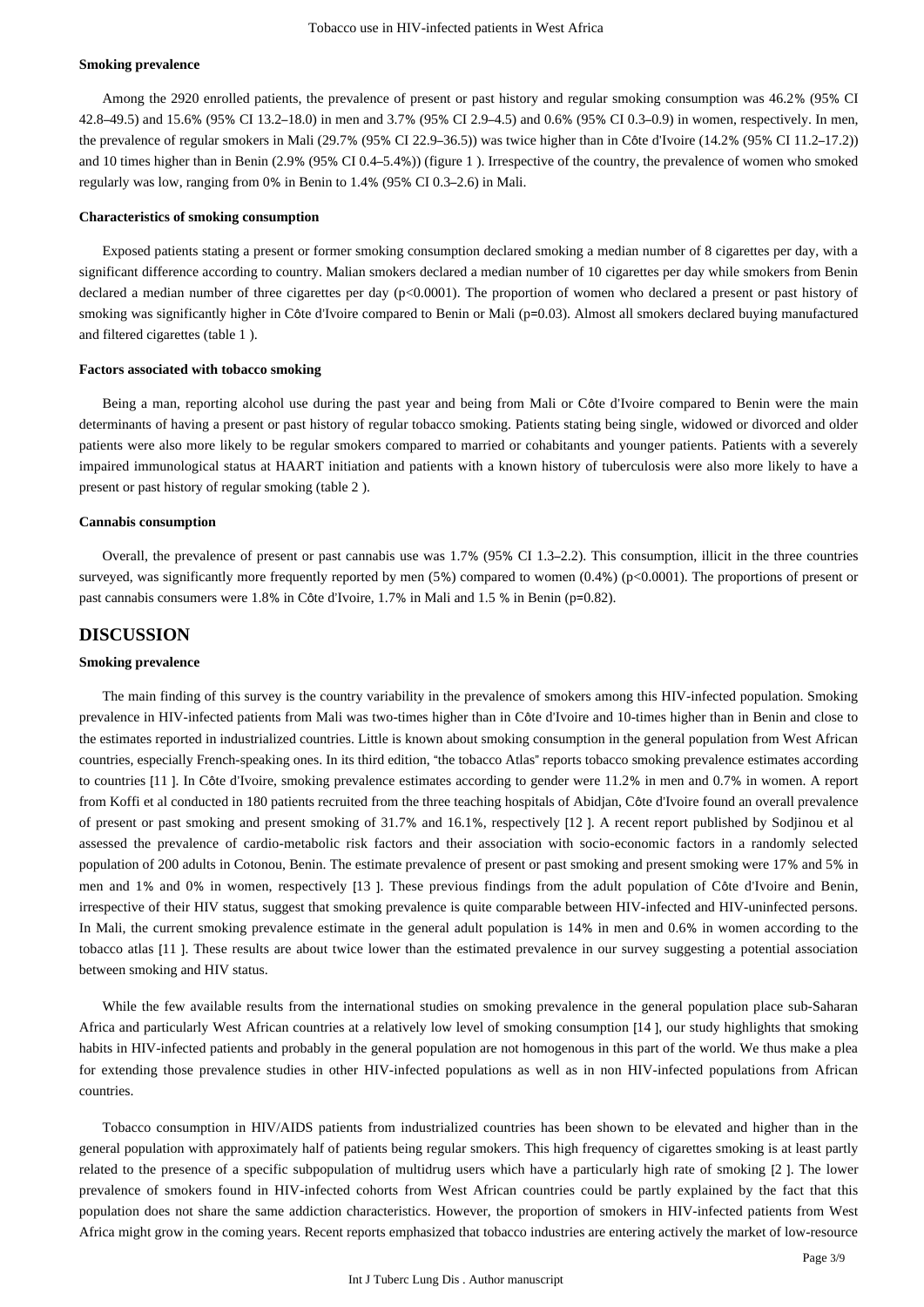countries, including Africa, in order to compensate for their losses in the Northern Hemisphere at a time when the demand in these countries is decreasing [15 ]. For this purpose, tobacco industry uses all kinds of strategies to market their products in these countries and faces practically no barriers to their business as many of West African countries do not have any policy to restrain tobacco advertising or other promotion strategies [16 , 17 ].

#### **Factors associated with smoking**

The important variation of smoking prevalence according to gender is in accordance with most previous studies conducted in HIV-negative populations on the African continent [14 , 18 ]. There is some evidence that this particularly unbalanced sex ratio in smokers might now be evolving in West Africa. Reports from the "Global youth tobacco surveillance" showed that the prevalence figures of current smoking in randomly selected samples of schoolchildren in Benin, Côte d'Ivoire and Mali were 11.2% (95% CI 7.4–16.5), 19.3% (95% CI 16.1–23.0) and 41.8% (95% CI 34.0–50.0) in boys compared to 1.8% (95% CI 0.9–3.6), 7.1% (95% CI 5.1–9.9) and 4.6% (95% CI 2.7–7.7) in girls, respectively [19 ]. Although no reliable comparisons to our study population can be drawn from these results, these population-based prevalence estimates already showed higher figures for girls. A report from Simen-Kapeu et al found a smoking prevalence of 1.4% in 2067 HIV-infected women recruited in three HIV clinics in Côte d'Ivoire 10 years ago [20 ]. Although our study population was not recruited in the same HIV clinics in Abidjan, this reported prevalence measured 10 years ago on untreated populations [ 21 ] is more than twice lower than the 3.7% prevalence found in the 1331 HIV-infected women from Côte d'Ivoire enrolled in our present survey.

The association found between tobacco use and a severely impaired immunological status (defined by having a CD4 cell count ≤50 cells per mm<sup>3</sup>) at HAART initiation has already been reported. The French Aquitaine ANRS Co3 cohort reported an association between current smoking and uncontrolled HIV infection (defined differently than in African cohorts as patients presenting with a CD4 cell count ≤ 350/mm<sup>3</sup> or a plasma viral load ≥1000 copies/ml) with an OR of 1.24 (95% CI 1.02–1.50) [2]. Their authors have put forward that tobacco consumption could act as a comfort measure against the severity of HIV infection. This association between tobacco smoking and a worse immunological status at HAART initiation could also be related to the decrease in the immune response related to tobacco use [22 ]. Cigarette smoking has been associated with an increased risk of developing bacterial and viral pneumonia in both HIV-negative and HIV-positive patients [23 –27 ]. The association between a low CD4 count at HAART initiation and cigarette smoking could be then related to their dual association with an increased risk of pulmonary infection. Indeed, the significant association between smoking and a history of tuberculosis infection is in accordance with this latter hypothesis. An association between tuberculosis and smoking has already been described in cross-sectional and case-control studies in low income countries such as India and Indonesia [28 –30 ], but there is scarce information from sub-Saharan Africa where tuberculosis is highly prevalent. However, our study design did not allow us to draw any causal relation between immunological status, tuberculosis infection and smoked tobacco but this association and the occurrence of other infections surely needs further investigation.

#### **Limitations**

We acknowledge three main limitations to our survey. First, as it was conducted in a limited number of HIV/AIDS clinics volunteering and having the capacity to conduct it, these results could not be extrapolated to all the IeDEA participating centers and thus to the entire HIV/AIDS infected population currently in care in West Africa. Another limitation of this work is the lack of reliable data concerning these consumptions in the general population of comparable age and gender distribution so as to compare the impact of such consumptions according to HIV status. Consequently, we cannot actually tell if the relatively high smoking prevalence found in Mali is related to a higher tobacco use in HIV-infected patients or if it is related to the current higher prevalence of smoking in the general population of Mali compared to other countries in the region. Finally, the information related to tuberculosis infection relied on medical records from each participating site. Facing the absence of harmonized definition of tuberculosis and the relative difficulty to assess a diagnosis of certainty, we acknowledge the lack of stability concerning this association. However, facing the great burden of tuberculosis in sub-Saharan Africa and the growing evidence of its association with smoking from previous reports elsewhere in the world, this research question should become a priority.

# **CONCLUSION**

This first description of smoking patterns in HIV-infected patients on HAART from three French-speaking countries in West Africa showed marked differences between communities. It highlighted the need for extending this survey to other clinics and regions in this continent in order to better describe these differences and to identify populations highly exposed to this cancer and cardiovascular risk factor. Finally, this survey also provides evidences concerning the association between cigarette smoking and tuberculosis in HIV-infected patients, a major public health issue in this part of the world.

#### **Ackowledgements:**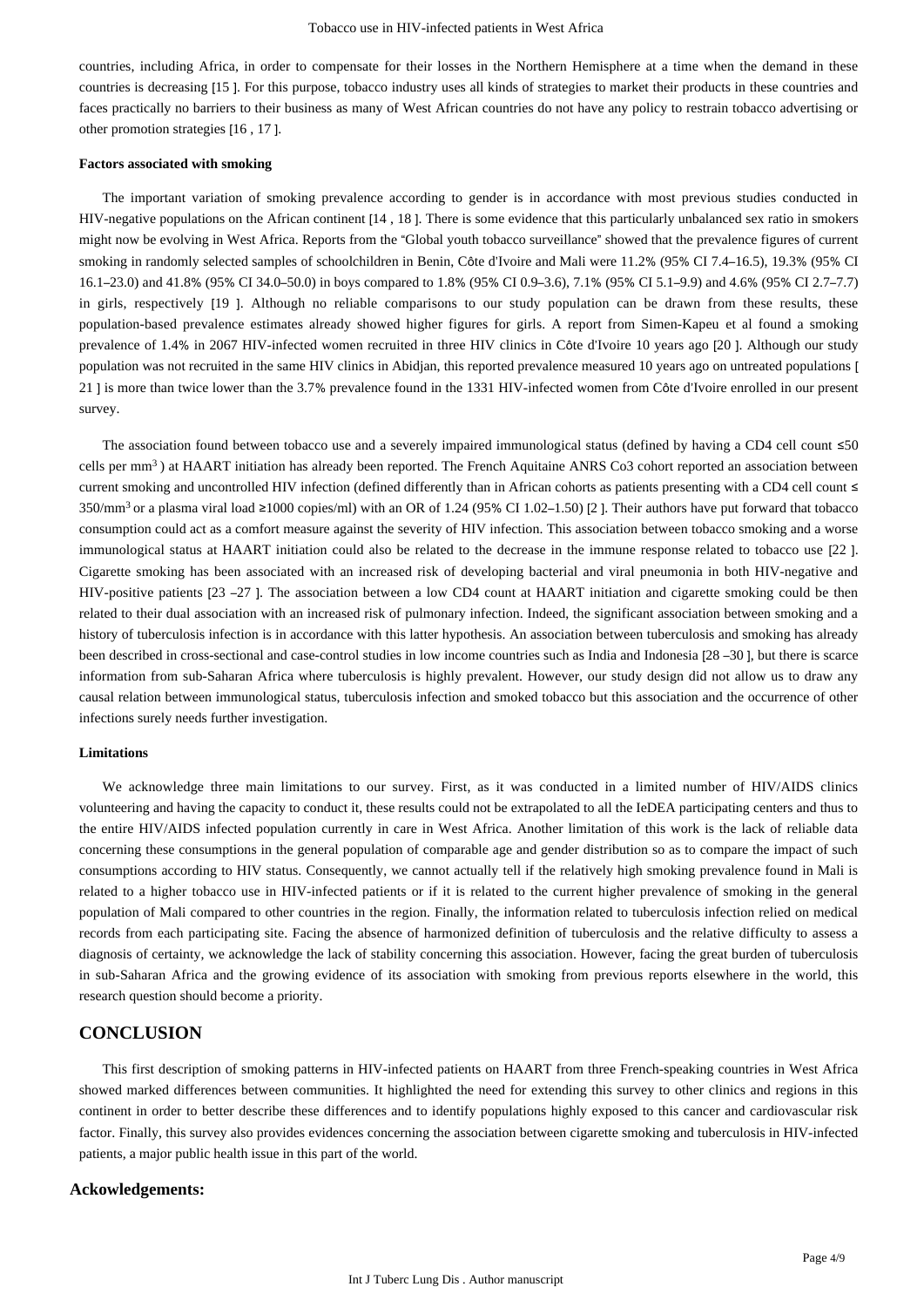We are indebted to the interviewers who performed the data collection and to the data clerks who entered all the data in the IeDEA/PAC-CI office in Abidjan. Special thanks to Rosemary McKaig, Caroline Williams, Gerald Sharp and Geraldina Domingez for their support in the design and conduct of these studies.

Source of support

This work was funded by the following institutes: the National Cancer Institute (NCI), the Eunice Kennedy Shriver National Institute of Child Health & Human Development (NICHD) and the National Institute of Allergy and Infectious Diseases (NIAID).

## **Appendix**

The IeDEA West Africa Cohort Collaboration is constituted as follows:

- **Principal investigator : Pr François Dabis (INSERM U897, ISPED, Bordeaux, France)**
- Associate investigator : Pr Emmanuel Bissagnene (SMIT, Treichville, Abidjan, Côte d'Ivoire)
- Co-investigators : Clarisse Amani-Bosse, Franck Olivier Ba-Gomis Emmanuel Bissagnene, Eric Delaporte, Constance Kanga-Koffi, Moussa Maiga, Eugène Messou, Albert Minga, Kevin Peterson, Papa Salif Sow, Hamar Traoré, Marcel D Zannou
- Other members : Gérard Allou, Xavier Anglaret, Alain Azondékon, Eric Balestre, Jules Bashi, Ye Diarra, Joseph Drabo, Jean-François Etard, Didier K Ekouévi, Antoine Jaquet, Alain Kouakoussui, Valériane Leroy, Charlotte Lewden, Karen Malateste, Lorna Renner, Haby Signaté Sy, Marguerite Timité-Konan, Rodolphe Thiebault, Hapsatou Touré, Annnie J Sasco

Coordinating centres

## $\bullet$  1)

HIV Epidemiology, INSERM CRE U 897, ISPED, Université Victor Segalen, Bordeaux, France

 $\bullet$  2)

Epidemiology for Cancer Prevention, INSERM CRE U 897, ISPED, Université Victor Segalen, Bordeaux, France

## $\bullet$  3)

Programme PAC-CI, CHU de Treichville, Abidjan, Côte d'Ivoire

Adults Clinical centers

## $\bullet$  4)

Service d'Hépato-Gastro-Entérologie, Hôpital Gabriel Touré, Bamako, Mali

## $• 5)$

Centre de Prise en Charge des Personnes vivant avec le VIH, CHNU, Cotonou, Benin

## $\bullet$  6)

ACONDA-CePReF, Adultes, Abidjan Côte d'Ivoire

# $• 7)$

Centre de Prise en Charge des Personnes vivant avec le VIH, Hôpital du point G, Bamako, Mali

## $• 8)$

Unité de Soins Ambulatoires et de Conseil (USAC), Abidjan, Côte d'Ivoire

## $\bullet$  9)

Centre Intégré de Recherche Bioclinique d'Abidjan (CIRBA), Abidjan, Côte d'Ivoire

## •  $10)$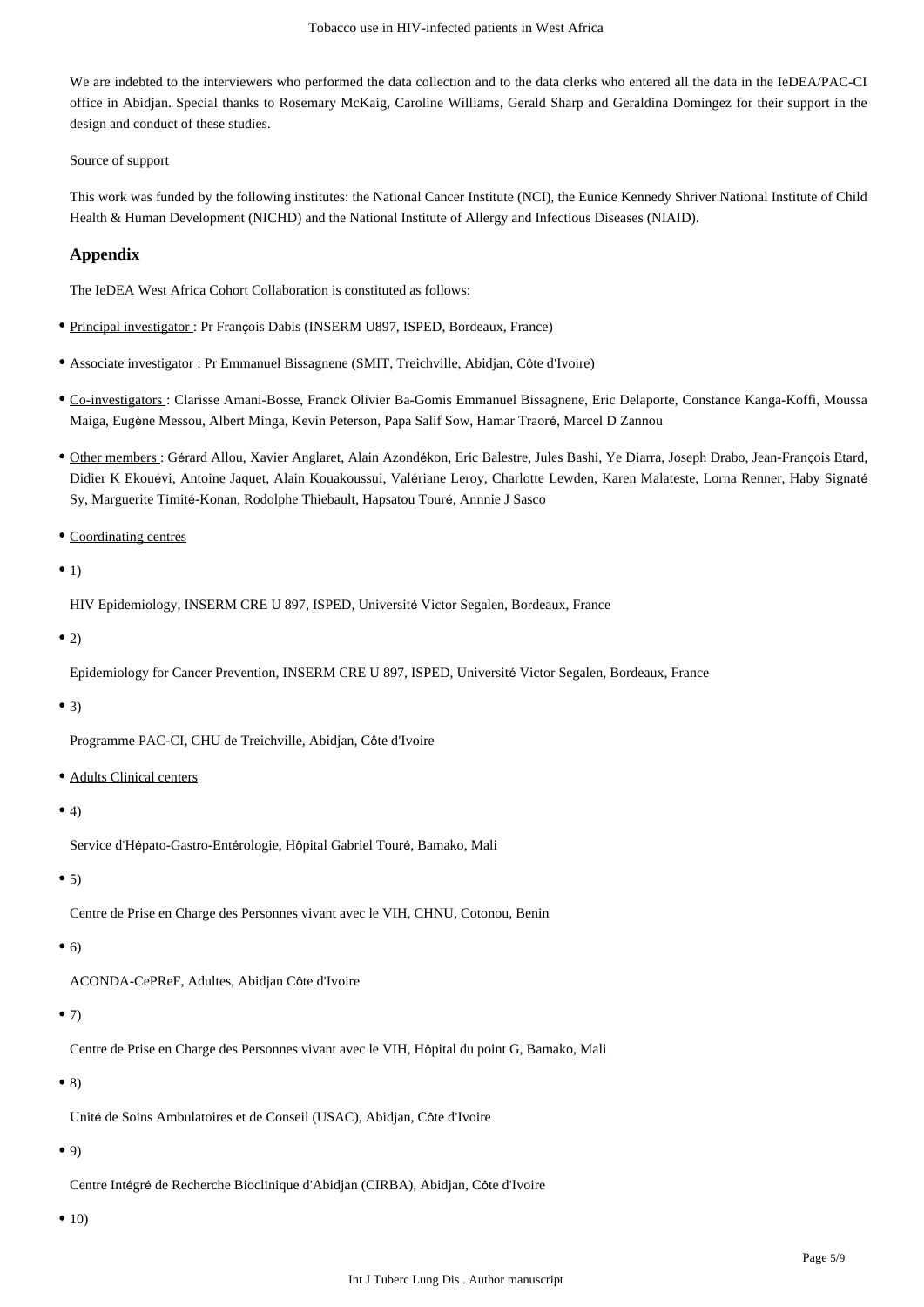Centre Médical de Suivi de Donneurs de Sang/CNTS/PRIMO-CI, Abidjan, Côte d'Ivoire

#### $\bullet$  11)

Service de Maladies Infectieuses et Tropicales (SMIT) de l'hôpital de Treichville, Abidjan, Côte d'Ivoire

#### $\bullet$  12)

ACONDA-MTCT+ Adultes, Abidjan, Côte d'Ivoire

#### **References:**

- 1 . Lewden C , Salmon D , Morlat P , Bevilacqua S , Jougla E , Bonnet F . Causes of death among human immunodeficiency virus (HIV)-infected adults in the era of potent antiretroviral therapy: emerging role of hepatitis and cancers, persistent role of AIDS . Int J Epidemiol . 2005 ; Feb 34 : (1 ) 121 - 30
- 2 . Benard A , Tessier JF , Rambeloarisoa J , Bonnet F , Fossoux H , Neau D . HIV infection and tobacco smoking behaviour: prospects for prevention? ANRS CO3 Aquitaine Cohort, 2002 . Int J Tuberc Lung Dis . 2006 ; Apr 10 : (4 ) 378 - 83
- 3 . Collins RL , Kanouse DE , Gifford AL , Senterfitt JW , Schuster MA , McCaffrey DF . Changes in health-promoting behavior following diagnosis with HIV: prevalence and correlates in a national probability sample . Health Psychol . 2001 ; Sep 20 : (5 ) 351 - 60
- 4 . Friis-Moller N , Weber R , Reiss P , Thiebaut R , Kirk O , d'Arminio Monforte A . Cardiovascular disease risk factors in HIV patients--association with antiretroviral therapy. Results from the DAD study . AIDS . 2003 ; May 23 17 : (8 ) 1179 - 93
- 5 . Gritz ER , Vidrine DJ , Lazev AB , Amick BC 3rd , Arduino RC . Smoking behavior in a low-income multiethnic HIV/AIDS population . Nicotine Tob Res . 2004 ; Feb 6 :  $(1) 71 - 7$
- 6 . Anonymous . Cigarette smoking among adults--United States, 2006 . MMWR Morb Mortal Wkly Rep . 2007 ; Nov 9 56 : (44 ) 1157 61
- 7 . Saves M , Chene G , Ducimetiere P , Leport C , Le Moal G , Amouyel P . Risk factors for coronary heart disease in patients treated for human immunodeficiency virus infection compared with the general population . Clin Infect Dis . 2003 ; Jul 15 37 : (2 ) 292 - 8
- 8 . Sasco AJ , Merrill RM , Dari I , Benhaim-Luzon V , Carriot F , Cann CI . A case-control study of lung cancer in Casablanca, Morocco . Cancer Causes Control . 2002 ; Sep  $13: (7)$  609 - 16
- 9 . Voirin N , Berthiller J , Benhaim-Luzon V , Boniol M , Straif K , Ayoub WB . Risk of lung cancer and past use of cannabis in Tunisia . J Thorac Oncol . 2006 ; Jul 1 : (6 ) 577 - 9
- 10 . World Health Organization . Guidelines for controlling and monitoring the tobacco epidemic . Geneva 1998 ;
- 11 . Shafey O , Eriksen M , Ross H , Mackay J . The Tobacco Atlas . American Cancer Society. World Lung Foundation ; 2009 ; available at http://www.tobaccoatlas.org/ last accessed 03/10/09
- 12 . Koffi N , Kouassi B , Horo K , Kouakou YG , N'Gom A , Toloba Y . Smoking in the African setting (Abidjan, Ivory coast): patient knowledge, attitude and behavior . Rev Pneumol Clin . 2004 ; Sep 60 : (4 ) 217 - 22
- 13 . Sodjinou R , Agueh V , Fayomi B , Delisle H . Obesity and cardio-metabolic risk factors in urban adults of Benin: relationship with socio-economic status, urbanisation, and lifestyle patterns . BMC Public Health . 2008 ; 8 : 84 -
- <sup>1</sup> 14 . Pampel F . Tobacco use in sub-Sahara Africa: estimates from the demographic health surveys . Soc Sci Med . 2008 ; Apr 66 : (8 ) 1772 83
- 15 . Cherif MH . The tobacco problem in French-speaking Africa and regional perspectives of the French-speaking African tobacco observatory . Promot Educ . 2005 ; (Suppl 4 ) 45 - 7 61 -
- 16 . da Costa e Silva VL . Health consequences of the tobacco epidemic in West African French-speaking countries and current tobacco control . Promot Educ . 2005 ; (Suppl 4 ) 7 - 12 54 -
- 17 . Legresley E , Lee K , Muggli ME , Patel P , Collin J , Hurt RD . British American Tobacco and the "insidious impact of illicit trade" in cigarettes across Africa . Tob Control . 2008 ; Oct 17 : (5 ) 339 - 46
- 18 . Townsend L , Flisher AJ , Gilreath T , King G . A systematic literature review of tobacco use among adults 15 years and older in sub-Saharan Africa . Drug Alcohol Depend . 2006 ; Sep 1 84 : (1 ) 14 - 27
- 19 . Warren CW , Jones NR , Peruga A , Chauvin J , Baptiste JP , Costa de Silva V . Global youth tobacco surveillance, 2000–2007 . MMWR Surveill Summ . 2008 ; Jan 25 57 : (1 ) 1 - 28
- 20 . Simen-Kapeu A , La Ruche G , Kataja V , Yliskoski M , Bergeron C , Horo A . Tobacco smoking and chewing as risk factors for multiple human papillomavirus infections and cervical squamous intraepithelial lesions in two countries (Cote d'Ivoire and Finland) with different tobacco exposure . Cancer Causes Control . 2009 ; Mar 20 : ( 2 ) 163 - 70
- 21 . La Ruche G , Ramon R , Mensah-Ado I , Bergeron C , Diomande M , Sylla-Koko F . Squamous intraepithelial lesions of the cervix, invasive cervical carcinoma, and immunosuppression induced by human immunodeficiency virus in Africa. Dyscer-CI Group . Cancer . 1998 ; Jun 15 82 : (12 ) 2401 - 8
- 22 . Arcavi L , Benowitz NL . Cigarette smoking and infection . Arch Intern Med . 2004 ; Nov 8 164 : (20 ) 2206 16
- 23 . Boschini A, Smacchia C, Di Fine M, Schiesari A, Ballarini P, Arlotti M. Community-acquired pneumonia in a cohort of former injection drug users with and without human immunodeficiency virus infection: incidence, etiologies, and clinical aspects . Clin Infect Dis . 1996; Jul 23 : (1) 107 - 13
- 24 . Gordin FM , Roediger MP , Girard PM , Lundgren JD , Miro JM , Palfreeman A . Pneumonia in HIV-infected persons: increased risk with cigarette smoking and treatment interruption . Am J Respir Crit Care Med . 2008 ; Sep 15 178 : (6 ) 630 - 6
- 25 . Hirschtick RE , Glassroth J , Jordan MC , Wilcosky TC , Wallace JM , Kvale PA . Bacterial pneumonia in persons infected with the human immunodeficiency virus. Pulmonary Complications of HIV Infection Study Group . N Engl J Med . 1995 ; Sep 28 333 : (13 ) 845 - 51
- 26 . Nagappan V , Kazanjian P . Bacterial infections in adult HIV-infected patients . HIV Clin Trials . 2005 ; Jul–Aug 6 : (4 ) 213 28
- 27 . Sullivan JH , Moore RD , Keruly JC , Chaisson RE . Effect of antiretroviral therapy on the incidence of bacterial pneumonia in patients with advanced HIV infection . Am J Respir Crit Care Med . 2000 ; Jul 162 : (1 ) 64 - 7
- 28 . Dhamgaye TM . Tobacco smoking and pulmonary tuberculosis: a case-control study . J Indian Med Assoc . 2008 ; Apr 106 : (4 ) 216 9
- 29 . Hassmiller KM . The association between smoking and tuberculosis . Salud Publica Mex . 2006 ; 48 : (Suppl 1 ) S201 16
- $\bullet$  30. Kolappan C. Gopi PG. Tobacco smoking and pulmonary tuberculosis. Thorax  $2002 \cdot \text{Nov } 57 \cdot (11)$  964 6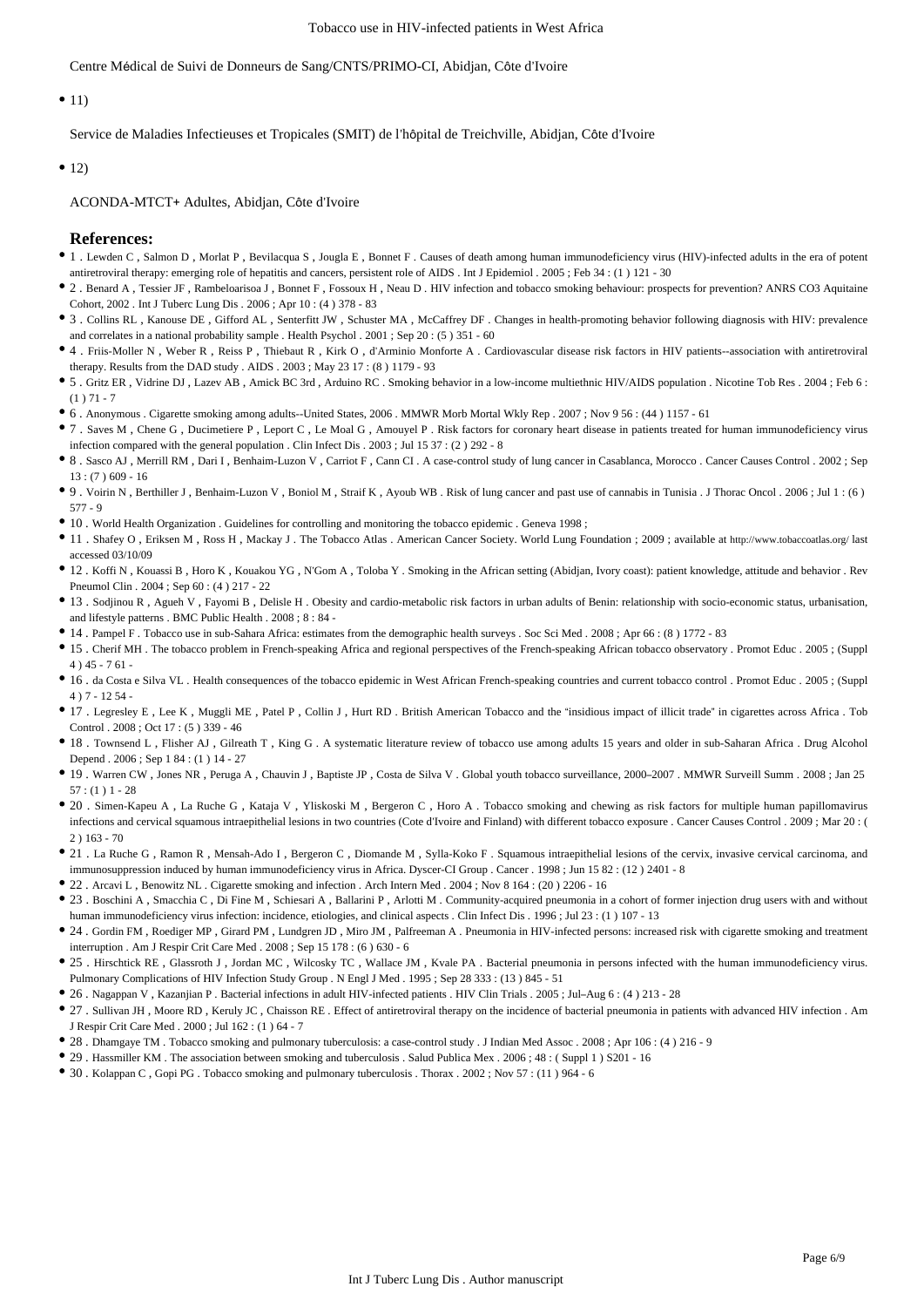## **Figure 1**

Estimated smoking prevalence (with 95% upper limit of confidence interval) according to gender and country (n=2920). The IeDEA West Africa collaboration, 2007–2008 \*Regular smokers are defined as present smokers declaring one or more cigarette per day for at least one year.

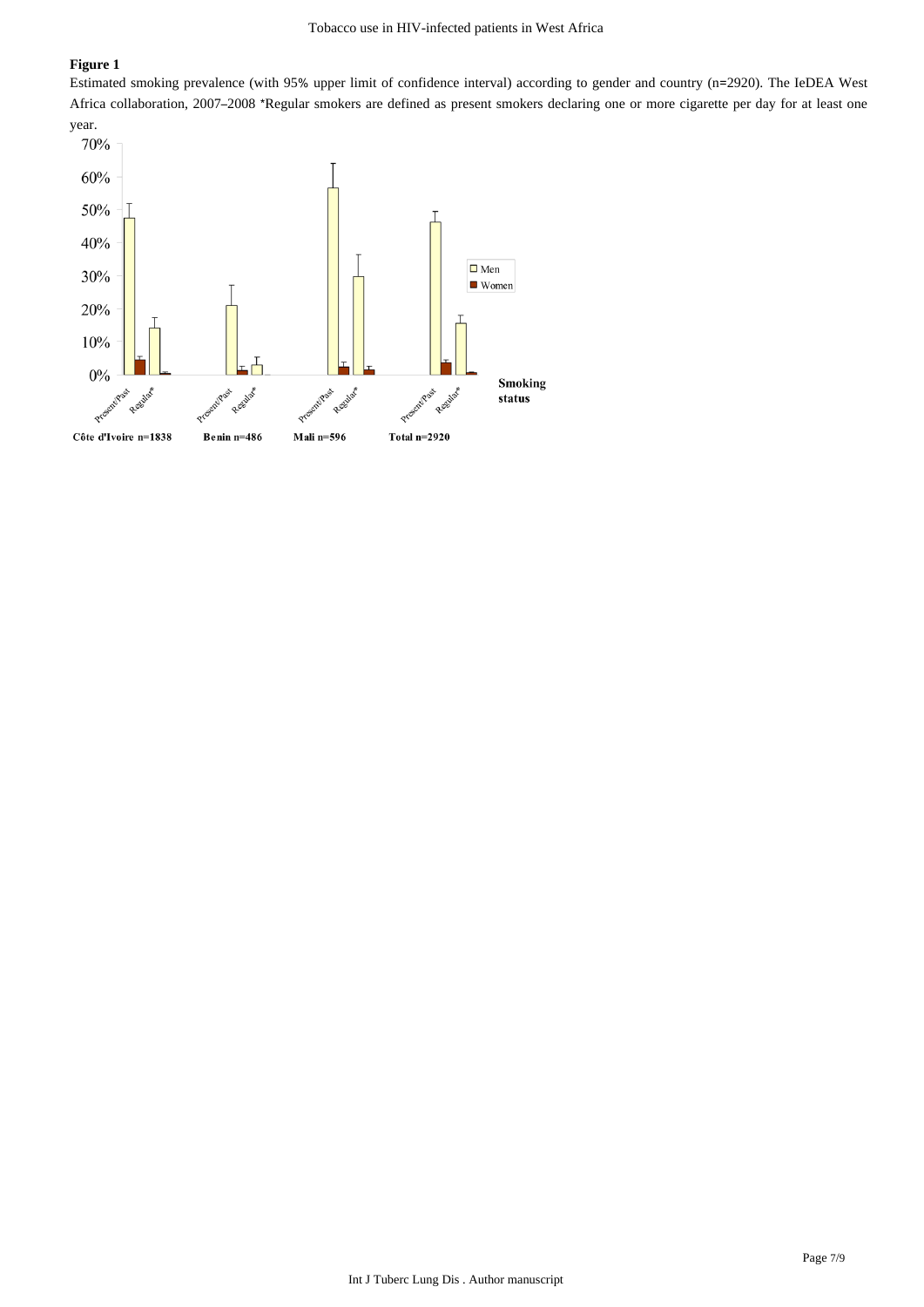## **Table 1**

Main characteristics of HIV-infected adult patients declaring present or former regular tobacco smoking according to country. IeDEA West Africa collaboration, 2007–2008

|                                                         | Côte d'Ivoire n= 274 | Benin $n=31$ | Mali n= $103$ | $\mathbf{p}$        | Total $n = 408$ |
|---------------------------------------------------------|----------------------|--------------|---------------|---------------------|-----------------|
| Median age $(IQR^{\dagger})$                            | $43(37-49)$          | $44(36-47)$  | $43(37-49)$   | $0.87^{\ddagger}$   | $43(37-49)$     |
| Sex ratio (male to female)                              | 4.6:1                | 9.3:1        | 11.7:1        | 0.03 <sup>J</sup>   | 5.8:1           |
| Number of cigarettes per day median (IQR <sup>T</sup> ) | $6(4-10)$            | $3(2-10)$    | $10(6-20)$    | $10^{-4}$           | $8(4-15)$       |
| Median age at smoking initiation (IQR <sup>T</sup> )    | $18(16-23)$          | $20(17-23)$  | $19(16-25)$   | $0.42^{\ddagger}$   | $19(16-24)$     |
| Type of cigarettes (%)                                  |                      |              |               | $0.41$ <sup>J</sup> |                 |
| -manufactured                                           | 269 (98.9)           | 30(96.8)     | 99 (99.0)     |                     | 398 (98.8)      |
| -hand-rolled                                            | 3(1.1)               | 1(3.2)       | 1(1.0)        |                     | 5(1.2)          |
| Origin of cigarettes packs (%)                          |                      |              |               | ${10^{-4}}$         |                 |
| -foreign brands                                         | 102(39.1)            | 28 (96.59)   | 96(94.1)      |                     | 250(56.3)       |
| -local brands                                           | 128(49.0)            | 1(3.5)       | 2(2.0)        |                     | 155(34.9)       |
| -both                                                   | 31(11.9)             | 0(0)         | 4(3.9)        |                     | 39(8.8)         |
| Use of filtered cigarettes (%)                          |                      |              |               | 0.09 <sup>J</sup>   |                 |
| -yes                                                    | 162(83.1)            | 28(93.3)     | 67 (91.8)     |                     | 257(86.2)       |
| $-no$                                                   | 33(16.9)             | 2(6.7)       | 6(8.2)        |                     | 41(13.8)        |

\* Regular tobacco smoking defined as smoking at least one cigarette per day for one year or more

† Interquartile range

‡ Kruskal-Wallis test with 2 degrees of freedom

∫ Fisher's exact test